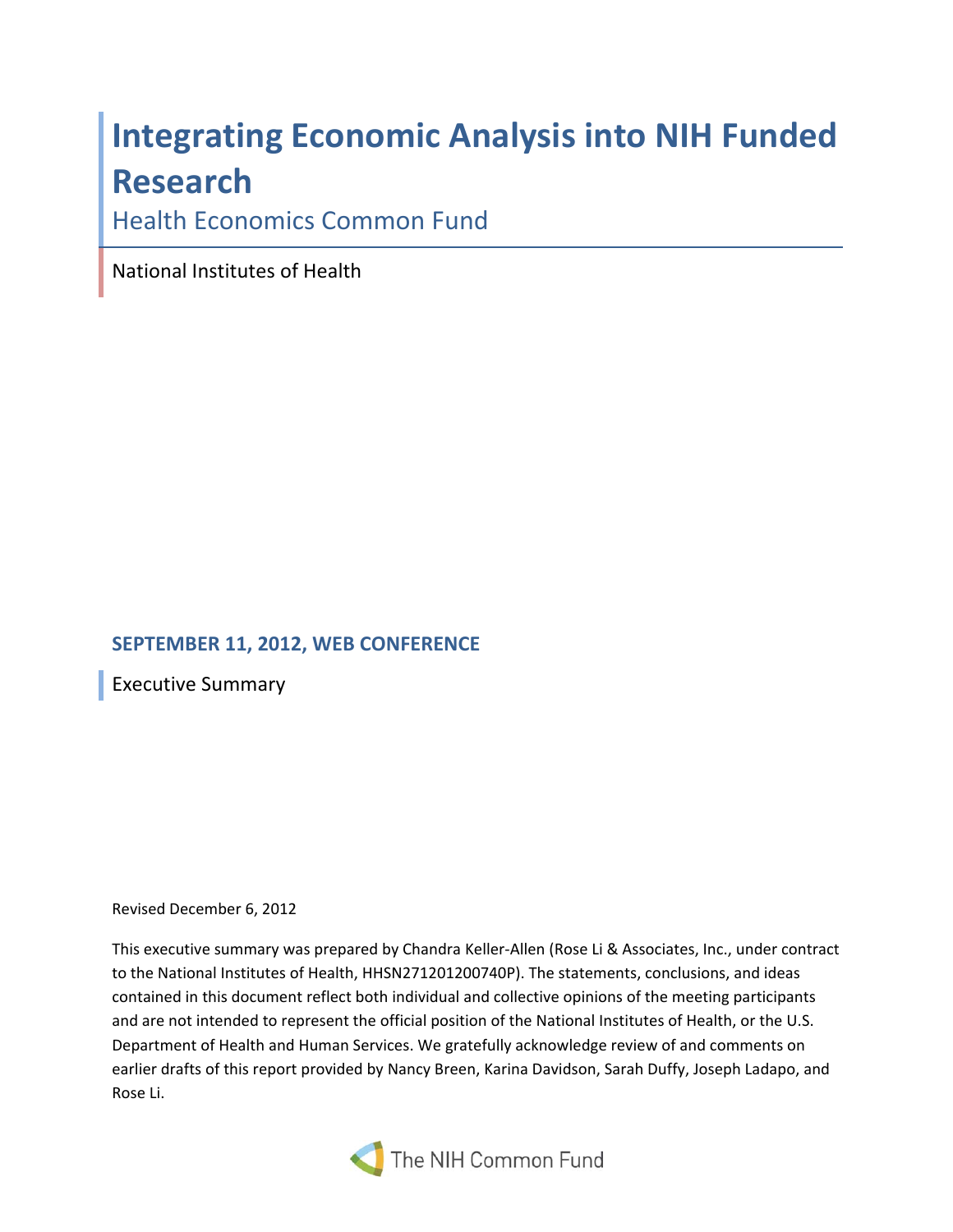# **Introduction**

The Health Economics program<sup>1</sup> is one of several trans-National Institutes of Health (NIH) programs of research funded through the Common Fund.<sup>2</sup> These programs are envisioned to be transformative, cross‐cutting, unique, synergistic, and catalytic. Economics research is highly relevant to the NIH mission as a way of assessing and enhancing the value of NIH investments in research for health care. The focus of the webinar—incorporating economic analyses into clinical research—is one way to enhance the value of the research.

  The purpose of the webinar, *Integrating Economic Analysis into NIH Funded Research*, was to encourage collaboration between biobehavioral investigators and economists so that clinical trials and other studies are designed to promote appropriate and prompt implementation of effective and efficacious interventions. Incorporating health economics expertise on the effects of financial and organizational incentives and constraints on the behavior of various stakeholders (including private research and development companies, health care provider organizations, and patients) can expedite implementation of clinical, behavioral, and organizational interventions that have been shown in experimental or clinical settings to be effective in promoting health and wellbeing. The featured webinar participants shared an example of a clinical trial to which economic analyses were added. They then explored the value of incorporating an economic perspective from the inception of clinical study design.

 More than 400 individuals registered for the webinar, and more than 200 participated. The participants included researchers, economists, clinical personnel, government staff, and others.

# **A Randomized Controlled Trial of Depression Care for Acute Coronary Syndrome Patients: Mortality and Major Cardiac Event Outcomes**

Karina W. Davidson, PhD, Columbia University

 Depressive symptoms are an established predictor of mortality and major adverse cardiac events in patients with acute coronary syndrome (ACS). Davidson and colleagues conducted the Coronary Psychosocial Evaluation Studies (COPES) randomized controlled trial (RCT) to determine the acceptability and efficacy of enhanced depression treatment in patients with ACS.

 Depression leads to increased risk of ACS recurrence and mortality, independent of traditional risk factors. Depression predicts reduced long‐term survival up to 5 years in post‐ACS patients, is dose‐dependent, and is highly prevalent in patients. Up to 45 percent of patients have elevated depressive symptoms, and up to 20 percent of these meet criteria for major depressive disorder. Measures of depressive symptoms taken at the time of ACS indicate a 1.79

<sup>&</sup>lt;sup>1</sup> http://commonfund.nih.gov/healtheconomics/<br><sup>2</sup> http://commonfund.nih.gov/index.aspx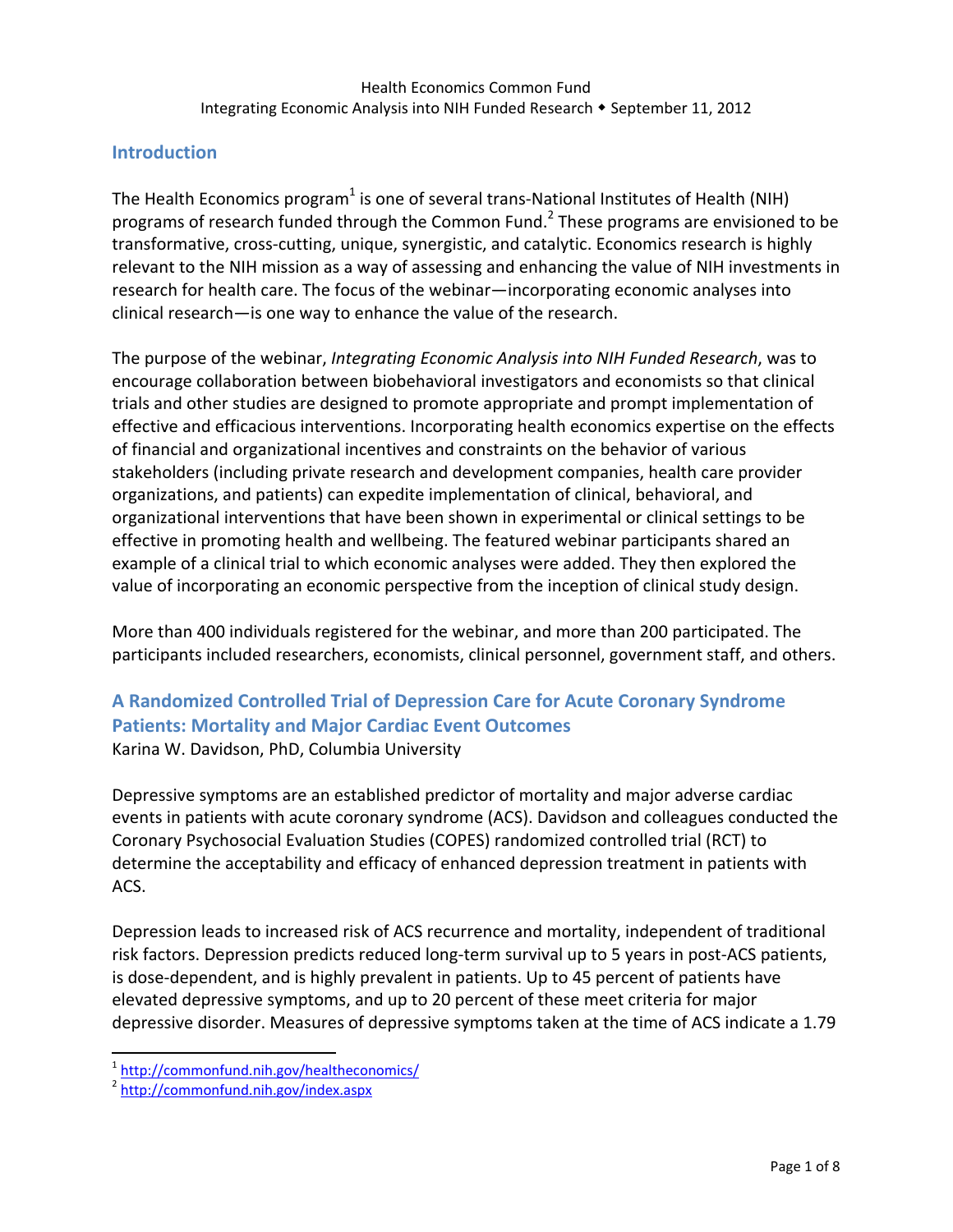hazard ratio of risk for major adverse cardiovascular events; however, if measured 3 months later, the prognostic risk is raised to 2.25. Unlike most previous epidemiological research that measures a one‐time snapshot of depressive symptoms or major depressive disorder, this study included measures across time. The trial design also was informed by previous findings of patient preferences for medication versus counseling.

 The COPES trial was designed to explore a depression intervention with patient satisfaction and depressive symptom reduction as primary outcome measures. The design compared a patient preference stepped care model, where steps included either problem solving and/or antidepressant medication, as compared to usual care in patients with ACS and acute waiting following an ACS event were randomized into the stepped care intervention group or the usual care group. depressive symptoms. Patients with continued depressive symptoms after a period of watchful

 The results of the trial indicate that the intervention arm was successful in improving patient satisfaction with depression care. The overall change in depressive symptom scores between the usual care and intervention groups was 3.8, and the effect size at 6 months was 0.59, which remained robust at 18 months (0.57). In summary, enhanced depression care for patients with ACS was associated with greater satisfaction, a greater reduction in depressive symptoms, and a promising improvement in prognosis.<sup>3</sup>

# **Cost‐effectiveness of Enhanced Depression Care for Patients with Acute Coronary Syndrome**

Joseph A. Ladapo, MD, PhD, New York University

 Coronary heart disease is one of the leading causes of death, and depression magnifies the risk significantly. A health economic evaluation is valuable to the COPES trial because of the overall burden of disease and because cost‐effectiveness can (and sometimes does) influence decision‐ making. The team's approach to estimating cost‐effectiveness focused on economic costs and quality adjusted life years (QALYs) as measured by the 12‐Item Short Form Health Survey (SF‐ 12).

 QALYs are one of the most commonly used metrics in cost‐effectiveness analysis for measuring effectiveness. QALYs integrate quality and quantity of life with health utility measured on a zero to one scale where one is perfect health and zero is death. The product of utility and duration is the QALY. The ratio between the difference of the cost and the effects, or the cost‐ effectiveness ratio, was calculated.

 $^3$  Davidson, K. W., Rieckmann, N., Clemow, L., Schwartz, J. E., Shimbo, D., & Medina, V. et al. (2010). Enhanced depression care for acute coronary syndrome patients with persistent depressive symptoms: Coronary  Psychosocial Evaluation Studies (COPES) randomized controlled trial. *Archives of Internal Medicine, 170*, 600‐608. doi: 10.1001/archinternmed.2010.29.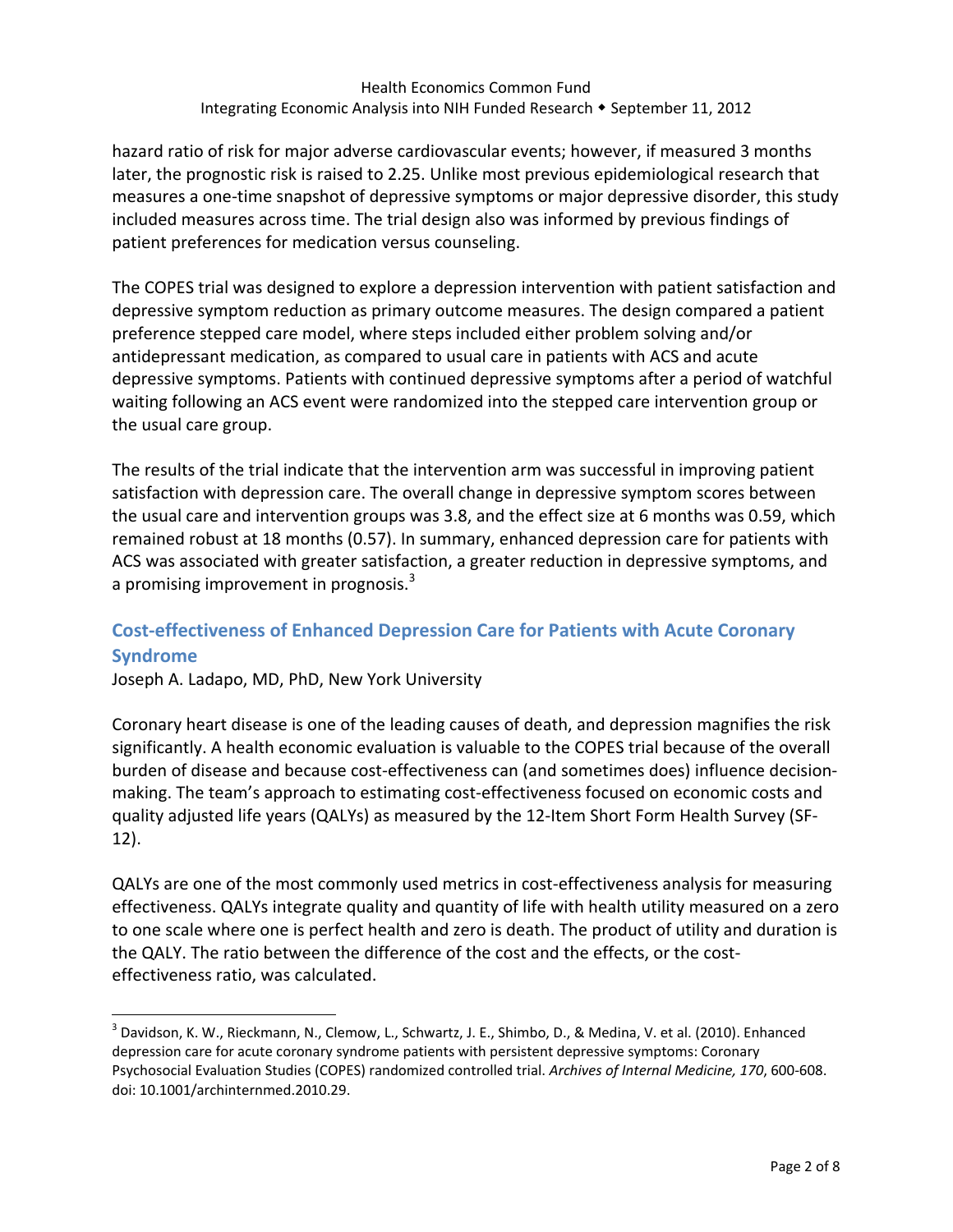For the purpose of this evaluation, economic costs included resource utilization and opportunity costs. Three categories of costs were shared in common between the intervention and usual care arms in the COPES study: outpatient care visits, hospitalizations, and medications. Costs for mental health visits and other components of enhanced depression care were attributed to the intervention arm only. Medicare reimbursement rates and an average wholesale price listing for antidepressant medications were used to estimate the cost of each of these components. The participants were not part of a closed health care system, so it is possible that some sources of health care utilization were missed. Other data limitations included incomplete data on outpatient care, hospitalizations not related to the patients' ACS, and lack of inclusion of other types of economic costs such as out‐of‐pocket expenses, time costs for participants' travel and waiting, and employment or productivity changes.

 A difference‐in‐differences approach was used to look at the within‐group differences and differences between the baseline and follow‐up outcomes values. Bootstrapping, which is an approach that resamples from the original data and simulates the population distribution for the cost‐effectiveness ratio, was used with patient‐level data to estimate confidence intervals.

 The SF‐12 is stratified into a physical component score and a mental health component score. There was a statistically significant difference in physical component scores between the intervention and usual care groups at 6 months. Overall, the 6‐month difference in health utility between the intervention and usual care groups was not significant at the 5 percent level. The overall costs for the usual care group were significantly higher than for the intervention group, primarily because of significantly higher hospitalization costs. On average, the intervention was cost saving by about \$600 for patients and improved QALYs by 0.2. $^4$ 

# **Economic Analysis and NIH Clinical Research**

Richard G. Frank, PhD, Harvard University

 Economic evaluation methods such as cost‐effectiveness analysis are increasingly becoming a part of clinical trial research. The purpose of such analysis is to offer evidence on whether a new treatment is likely to be efficient, in other words, to improve the value of health care treatments. These types of evaluations provide part of an answer to a larger question. The larger question—a translational or policy evaluation question—asks if introducing a particular intervention into practice results in improved use of resources or better value for health care dollars. Typically, clinical trials only provide part of the answer to the larger question, and it is possible they could be designed in such a way as to provide more information to answer this overarching question.

 $^4$  Ladapo, J. A., Shaffer, J. A., Fang, Y., Ye, S., & Davidson, K. W. (2012). Cost-effectiveness of enhanced depression care after acute coronary syndrome: Results from the Coronary Psychosocial Evaluation Studies randomized  controlled trial. *Archives of Internal Medicine*, doi: 10.1001/archinternmed.2012.4448.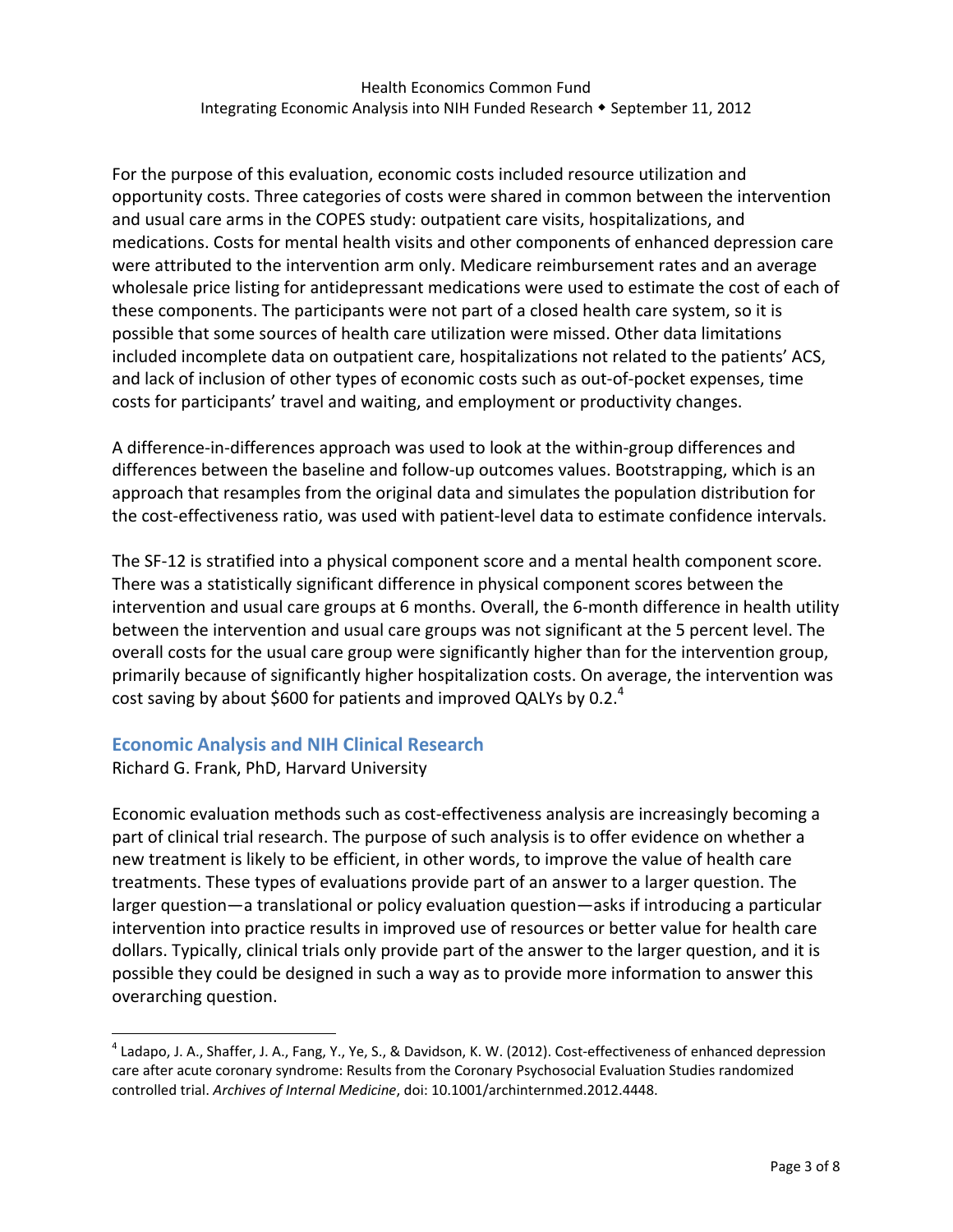A cost-effectiveness analysis embedded in a clinical trial answers a specialized question—it tells us about the potential that a particular intervention has to make efficient use of resources if it is used by the types of people included in the trial and administered with fidelity according to the protocol used in the trial. However, in practice, there are often differences in results between a clinical trial and in the real world primarily because the patients do not have the same characteristics and the administration of the intervention varies in the real world.

 The challenge in moving beyond the narrow conception of cost‐effectiveness analysis in clinical trials is to design a trial that produces information useful to real‐world practice. Several information‐gathering strategies can be useful for translating efficiency from the trial environment to the real‐world environment: (1) identify which segments of the population are willing to engage in a particular type of treatment (e.g., assess patient preference for medication versus therapy in the COPES trial); (2) examine the heterogeneity of impacts for a particular population of patients (i.e., who benefits the most, which identifiable segments of the population have the best incremental cost‐effectiveness ratios); (3) determine the active ingredients of an intervention to identify which components are critical and which are less important in real practice; and (4) designs aimed at multiple chronic conditions should not measure cost‐effectiveness results on individual illness components.

 The implication of addressing these types of information in a trial is a larger, more expensive trial. Trials will need broader inclusion criteria and more arms. Dismantling components of an intervention in particular requires having a very detailed stratification hypothesis about how the ingredients fit together. Pre‐randomization data collection may be more extensive.

# **Speaker Discussion**

 Karina W. Davidson, PhD, Columbia University Joseph A. Ladapo, MD, PhD, New York University Richard G. Frank, PhD, Harvard University

 The three invited speakers engaged in a discussion of considerations for designing a new trial that incorporates economic evaluations while keeping in mind the goals and implications described by Dr. Frank.

# **Pre‐randomization Data Collection Strategies**

 The speakers identified the need to balance access to detailed historical data about patients in the target population and obtaining the most representative sample. Obtaining detailed personal histories about patients prior to randomization in order to identify characteristics of those likely to accept randomization and/or those likely to benefit most from intervention is not typically done in a clinical trial. It is possible that the growth in use of electronic health records will facilitate this type of data collection in the future. Focusing on populations in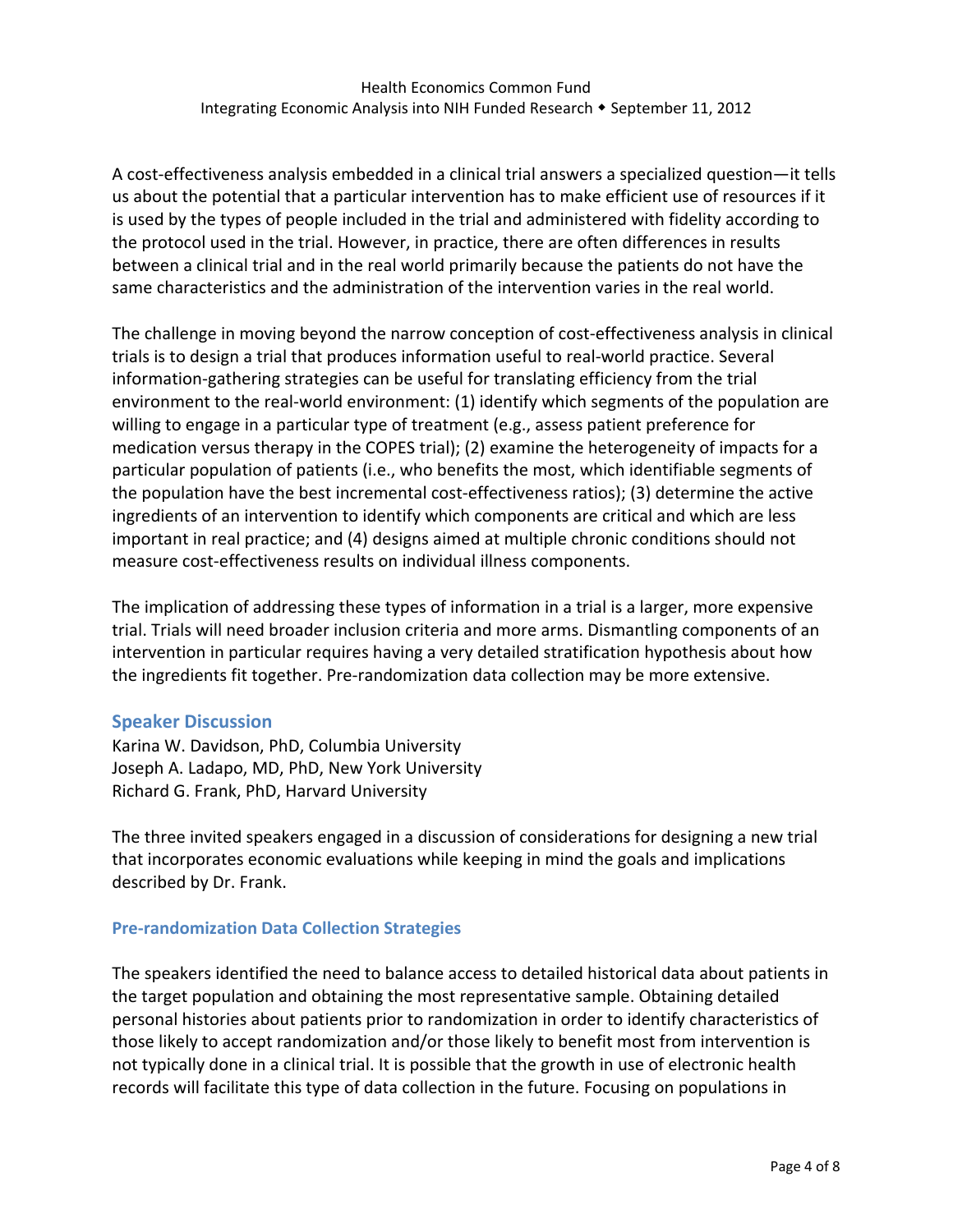Medicare, Medicaid, Veterans Affairs, or a large closed health system (e.g., Kaiser Permanente, Geisinger) can facilitate obtaining detailed health histories. However, there is a trade off between focusing on particular populations due to access to information versus maximizing the representativeness of the sample.

 An ideal approach would be to work with a health care system where there is a lot of confidence about capturing important sources of health care utilization without sacrificing too much generalizability. Rigorously evaluating whether a particular health care system would be an impediment to estimating health care costs that would be generalizable on a case‐by‐case basis is a reasonable approach.

 Several years ago, multiple extraordinarily well‐designed trials demonstrated that diverting patients who present themselves for inpatient mental health care to partial hospitalization programs saves money while maintaining equal outcomes. Policies were implemented and Medicare reimbursement regulations were changed based on these results. However, upon implementing the program in the real world, it was discovered that only a very small portion of the patients who used the service would have ever been hospitalized—meaning that it was a different population using the treatment. The treatment ended up costing more and the outcomes were no different. A failure such as this could be avoided, in part, by better understanding the subgroups and how an intervention will or will not work for them in the real world. Heterogeneity of patient preferences and treatment response in the real world needs to be considered and examined.

# **Dismantling Studies**

 The speakers discussed the circumstances under which dismantling an intervention to ascertain the active components would be advantageous. If the best component within a complex intervention does not work or if the intervention is not cost‐effective, then dismantling might not be useful. In the COPES trial, patient preference was thought by the patients to be important, and it is difficult to think about how to dismantle the other components of the intervention from patient preference. The intervention involves ascertaining patient preference for medication versus psychotherapy and the step intervention. It would be difficult to dismantle psychotherapy versus medication use without removing patient choice.

#### **Multiple Perspectives**

 Classic cost‐effectiveness analysis is to consider the societal perspective (i.e., if something is socially efficient, then it is worth doing) but does not typically consider cost shifting or who bears what costs. The speakers discussed the kind of data that would need to be available from a behavioral clinical trial that would give health economics researchers the confidence that an intervention is, in fact, ready for a demonstration (i.e., to make the "business case" for proceeding). Interventions may be found to be socially efficient in the course of a trial; however, implementation might be limited if the costs were imposed on private payers (e.g.,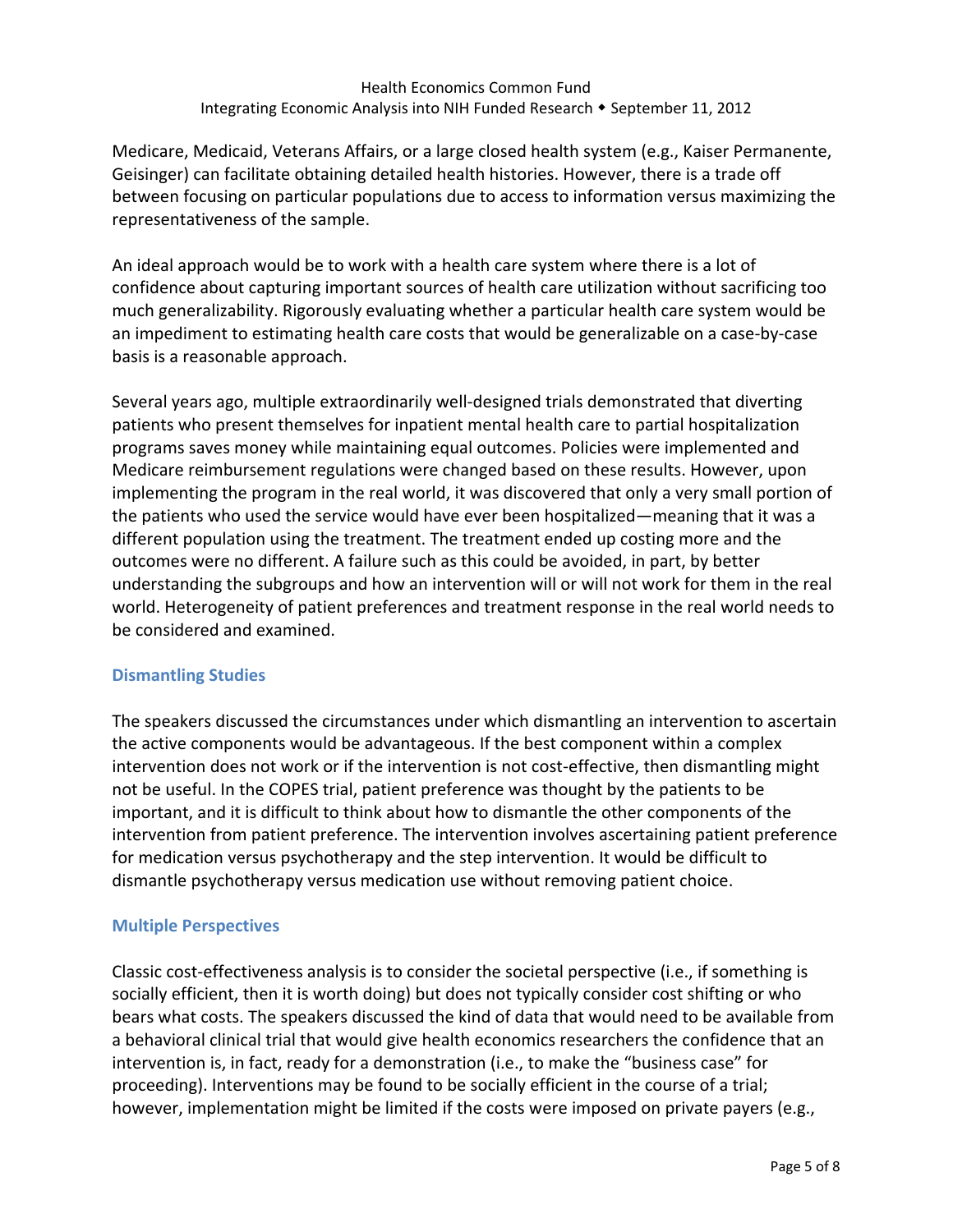medication adherence programs shown to be effective for patients but costly for payers). Presenting results and impacts from multiple perspectives is one way to provide the cost‐ effectiveness data to incorporate the impacts to society, payers, providers, and patients. Understanding the impacts of an intervention on multiple perspectives has great bearing on translation and implementation of interventions within real‐world health care systems.

## **Double Counting Costs**

 Methods for incorporating productivity costs in cost‐effectiveness analysis continue to be openly debated. The Panel on Cost-effectiveness in Health and Medicine<sup>5</sup> generally recommends not including productivity costs, but to include other sources of data that could be considered related to productivity, such as waiting time. Productivity costs are difficult to measure, and there is not a universally accepted approach to estimating the value of productivity. This is an issue of which health economists need to be aware. However, individual research teams should make the determination about including productivity costs based on the research questions of the particular trial.

#### **Power Analysis**

 Focusing on economic outcomes increases the power requirements for a trial. Most clinical trials are underpowered for evaluating economic outcomes because cost data tend to be skewed right. Additionally, if subgroups are to be analyzed, even more power is required.

# **Questions from the Audience**

# How do you decide what cost is appropriate to assign? What is the benefit of using a  **Medicare cost versus a cost for a specific institution?**

 Assigning costs can be a trade off. Medicare costs are thought to be more generalizable than other potential cost estimates, and that is the reason behind the approach taken in the COPES example. Other approaches include capitalizing on the site‐to‐site variability in costs using hospital accounting systems, if available, or to use hospital charges and cost‐to‐charge ratios. The overarching goal is to capture resource utilization and analysts should think about the best approach to estimating costs.

<sup>&</sup>lt;sup>5</sup> Weinstein, M. C., Siegel, J. E., Gold, M. R., Kamlet, M. S., & Russell, L. B. (1996). Recommendations of the Panel on  Cost‐effectiveness in Health and Medicine. *Journal of American Medical Association, 276*, 1253‐1258. doi: 10.1011/jama.1996.03540150055031.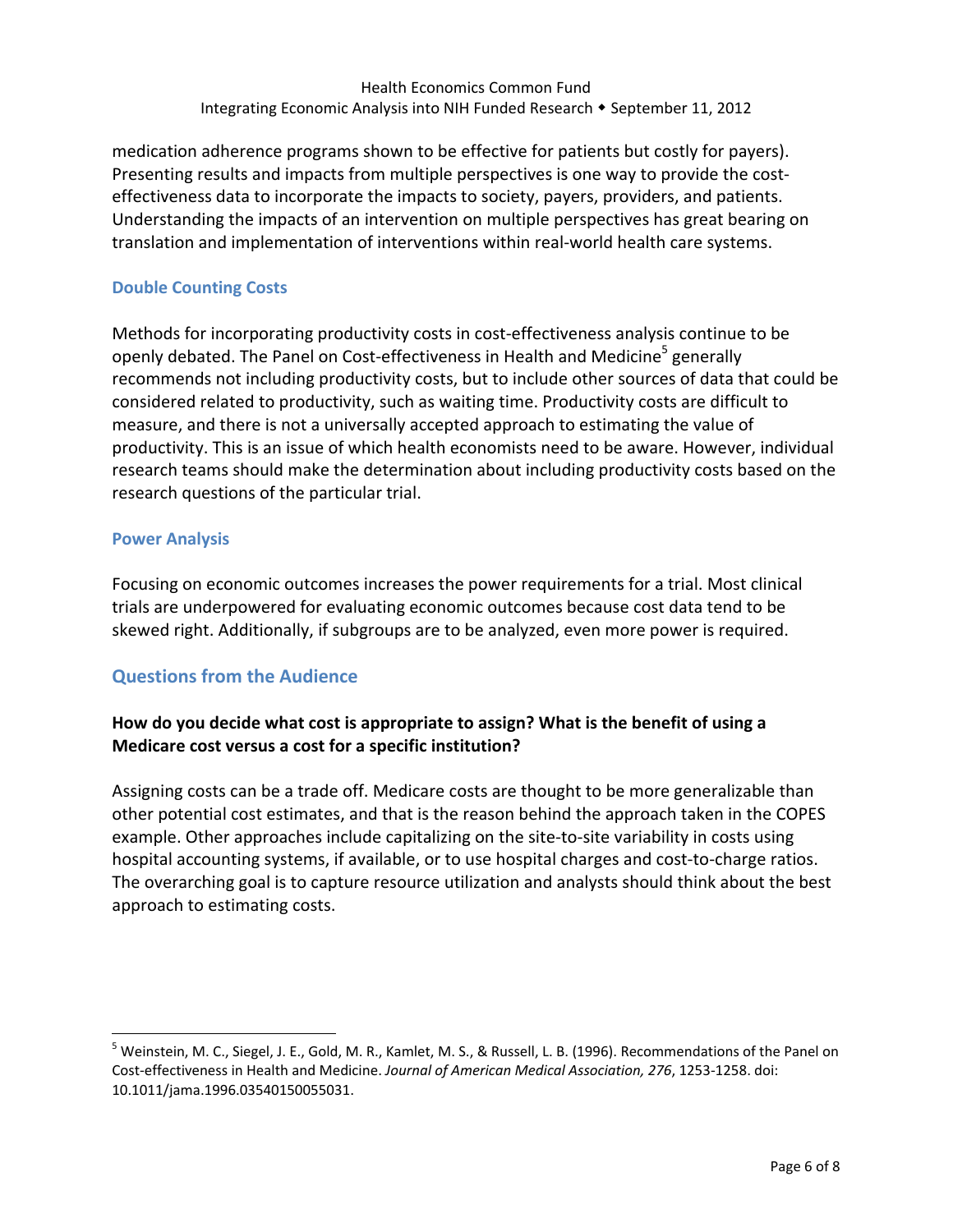## When is it appropriate within the development of an intervention to do a cost-effectiveness **analysis?**

 Cost‐effectiveness analysis information is most useful when it is being used to persuade someone—a policy maker or other decision maker—to adopt a particular intervention into practice. The cost-effectiveness analysis should be tied to the intervention when it is advanced enough that the researchers know what it is going to look like in the real world.

 There can be many challenges in collecting cost data. It was recommended that clinical trialists work with health economists early enough in the design of a definitive trial in order to identify all the data that need to be collected well in advance.

# What are the basic strengths and weaknesses of using quality of life measures for these  **analyses? What are the alternative ways to measure quality?**

 The most frequently used instruments to measure health utility or quality of life are the SF‐12, 36‐Item Short Form Health Survey (SF‐36), the EuroQol 5 Dimension (EQ‐5D), and the Health Utilities Index (HUI). Each of these instruments has research demonstrating how to translate responses, and each is validated on different populations. Each instrument has its limitations, which should be weighed against the generalizability and usefulness of the measure.

# **Can you give advice about working collaboratively with economists?**

 A good health economist collaborator would be someone who has scientific interests and technical expertise that complement the focus of the clinical trial as well as an understanding of the health care delivery and reimbursement systems.

# **Where can health economists find information about upcoming trials?**

A primary source is http://www.clinicaltrials.gov. All trialists are required to register trials with full protocol information in the analyses prior to randomizing the first patient. A user can enter search terms (e.g., acute coronary syndrome AND depression), and a host of information is returned including start dates, locations, primary and secondary outcome measures, eligibility criteria, and protocols. Another approach is to spend time with the literature to find areas that look promising for adding economic evaluations, possibly where others might not have thought to do so.